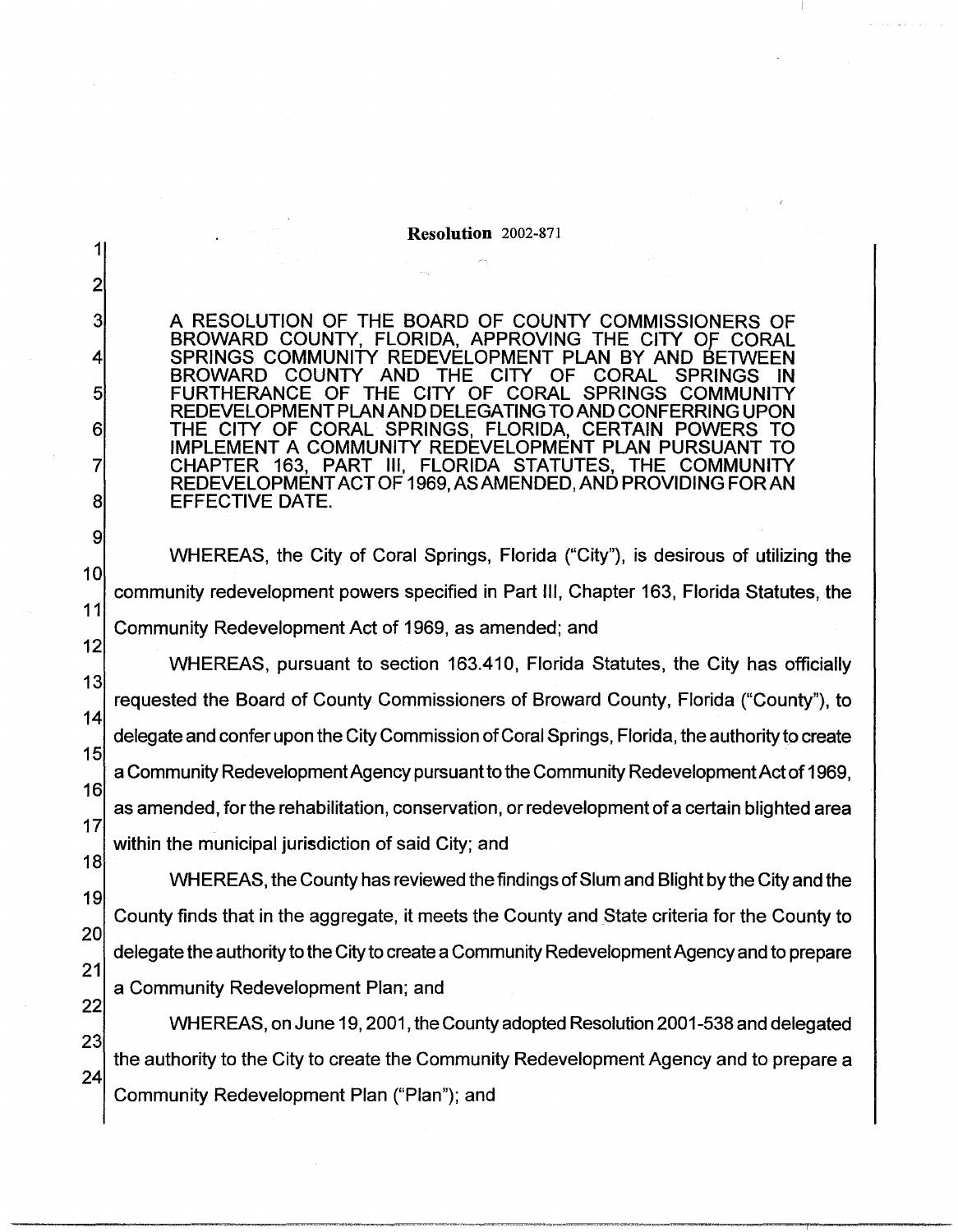1 2 3 4 WHEREAS, pursuant to said Resolution, the City and County were required to enter into and negotiate an agreement of understanding (interlocal cooperation agreement) to ensure City-Community Redevelopment Agency-County partnership in the redevelopment of Coral Springs in furtherance of the Plan; and

5 6| Resolution 2001-538, sought to expand the southern boundary (the "walk") of the area known 7 WHEREAS, the City, in preparing the Plan, subsequent to the adoption of County as the Coral Springs' Community Redevelopment Area; and

8 9 10| area" or "blighted area"; and WHEREAS, the County, in reviewing the Plan, submitted by the City, required the City to document the conditions of the expanded area to meet the statutory definitions of either "slum"

11 12 13 14 WHEREAS, the County, by reviewing the Plan and the requested documentation from the City regarding the conditions ofthe expanded area, finds the Plan to be consistent with Part Ill, Chapter 163, Florida Statutes, the Community Redevelopment Act of 1969, as amended; and

15 16| Springs, Florida, the remaining powers necessary to implement the Plan pursuant to Part III, 17 18 19 WHEREAS, the County desires to delegate to the City Commission of the City of Coral Chapter 163, Florida Statutes, the Community Redevelopment Act of 1969, as amended, except those powers specifically retained by the County as set forth in this Resolution; NOW THEREFORE,

20

21 22 BE IT RESOLVED BY THE BOARD OF COUNTY COMMISSIONERS OF BROWARD COUNTY, FLORIDA:

23

24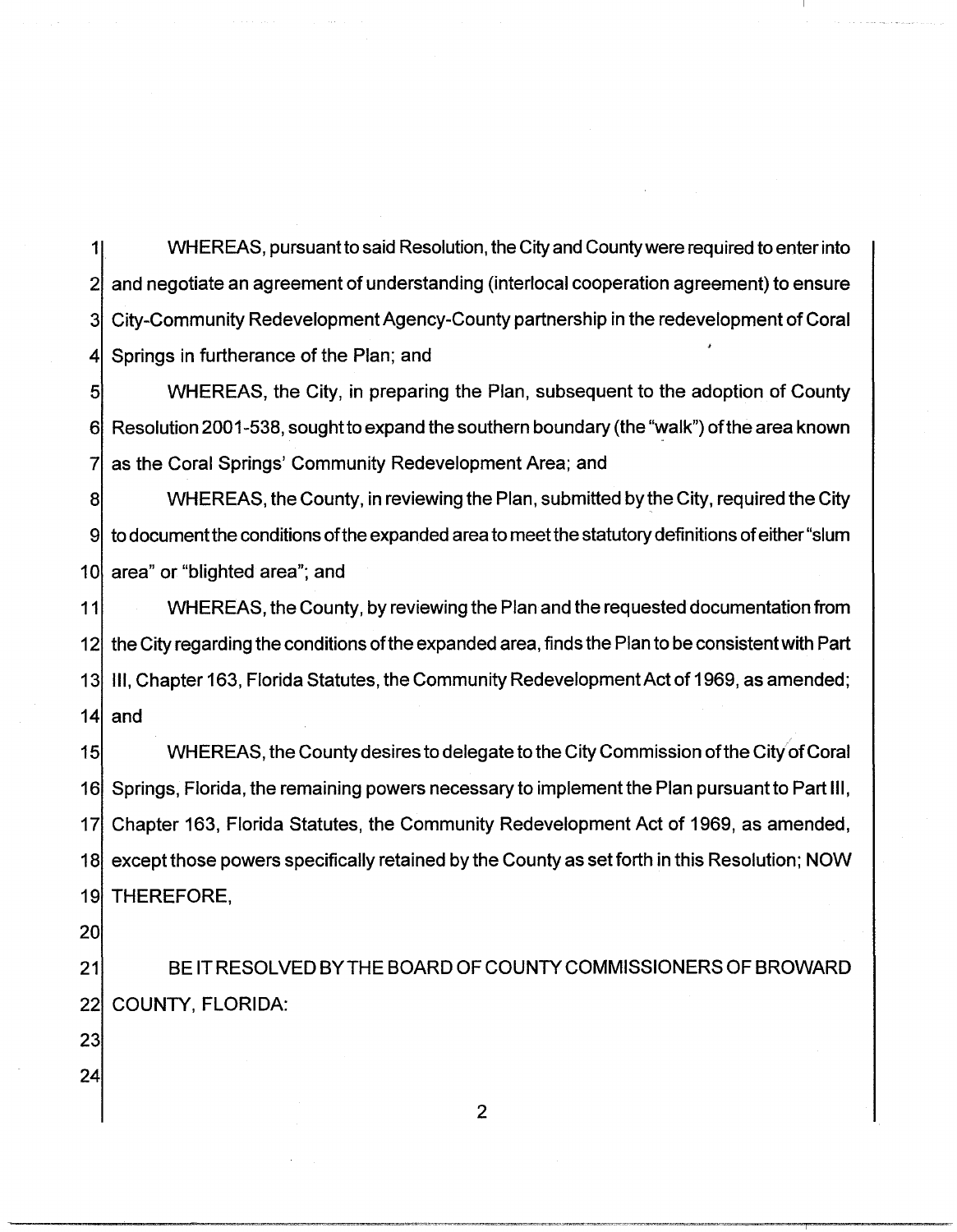1 2 3 4 5 6 7 8 9 Section 1. The County has reviewed the Finding of Necessity Report by the City, adopted by the City on June 4, 2002, which seeks to expand the southern boundary ("the walk" parcel) ofthe area known as the Coral Springs' Community Redevelopment Area, and hereby approves the Finding of Necessity, subject to the City documenting the' conditions of the expanded area to meet the statutory definitions of either "slum area" or "blighted area"; an amended delegation from the County to include the expanded area and the approval and review by the County of the amendment to the Plan to reflect the change in boundaries, pursuant to Part Ill, Chapter 163, Florida Statutes, the Community Redevelopment Act of 1969, as amended.

1 O 11 12 13 14 15 16 the southern boundary. Section 2. That in furtherance of the approval of the Finding of Necessity documentation by the City which seeks to expand the southern boundary ("the walk" parcel) of the area known as the Coral Springs Community Redevelopment Area and subject to the necessary policies and criteria adopted by the County and the pursuant to Part 111, Chapter 163, Florida Statutes, the Community Redevelopment Act of 1969, as amended, the Board ofCounty Commissioners ofBroward County, Florida hereby delegates and confers upon the City the authority toexpand

17 18 19 20 Section 3. The County has reviewed the Plan and finds that the City has a need for the Community Redevelopment Agency and thatthe Plan is consistent with Part Ill, Chapter 163, Florida Statutes, the Community Redevelopment Act of 1969, as amended, and hereby approves the Plan.

21 22 23 Section 4. The County delegates all powers designated by Chapter 163.330, et. seq., Florida Statutes, the Community Redevelopment Act of 1969, as amended, to the City with the exception of the following powers which shall be retained unto the County.

3

24